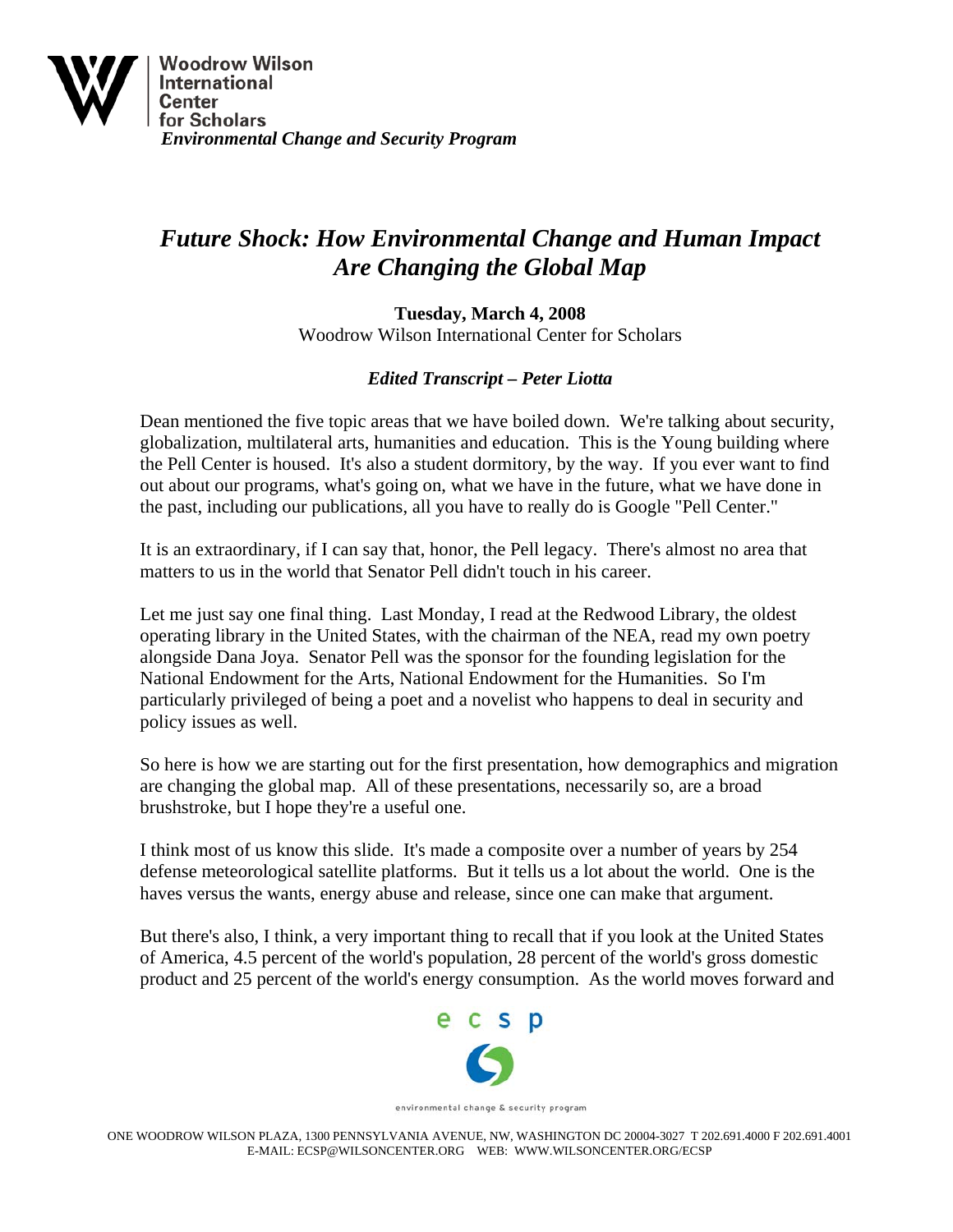

progresses, et cetera, it would actually take six planet Earths to match the consumption patterns of the people in the United States. So there's a significant footprint right there.

Let me talk about the rapid change of demographics. Each dot on these images represents one million people. We can see the Mediterranean and East Asia around the time of the birth of Christ. It took actually 1,350 years for that population to double. Seventeen hundred, we can see South Asia, East Asia and indeed Europe starting to emerge as the dominant -- and West Africa as the dominant themes, advent of the industrial revolution, of course, can sustain a greater population.

And then we come to 1900. One point six billion people, the average American citizen, male, 47 years of age. Today, it's about 78 to 79. And there's other rapid demographic shifts that have occurred.

Cutting out of 1950, post-World War II, to the year 2000 is the largest demographic population growth in history, even though the particular fertility rates may not have been as high. You can see some significant changes occurring all the way up to 1985 and projections as high as 2020.

Now, having spent a good bit of time in the Siberian Central Asian steppe, we know the Sahel is actually reaching out, and people are not moving to Sahara or into the Andean ridge, there's just no more place to put those dots.

And although certainly the U.N. Population Division has shifted in its estimates, which is the right thing to do, the 1998 revision does suggest, in a very simple graphic that in fact, the majority of population growth that is occurring demographically is in the emerging world. That's significant.

Not the best graphic in terms of visibility, but it does point out a very interesting thing, that United States, so-called, whatever it means, developed states does remain demographically exceptionalist. But we see a completely different dynamic emerging with India to become the most populous state. But if you break it down a bit, if you look at Pakistan and Bangladesh, which was East Pakistan until 1971, their populations combined in 2050 exceeds the population of the United States of America, in fact, roughly after the turn of the century, Pakistan exceeded its population data of the Russian Federation, which is rapidly declining.



environmental change & security program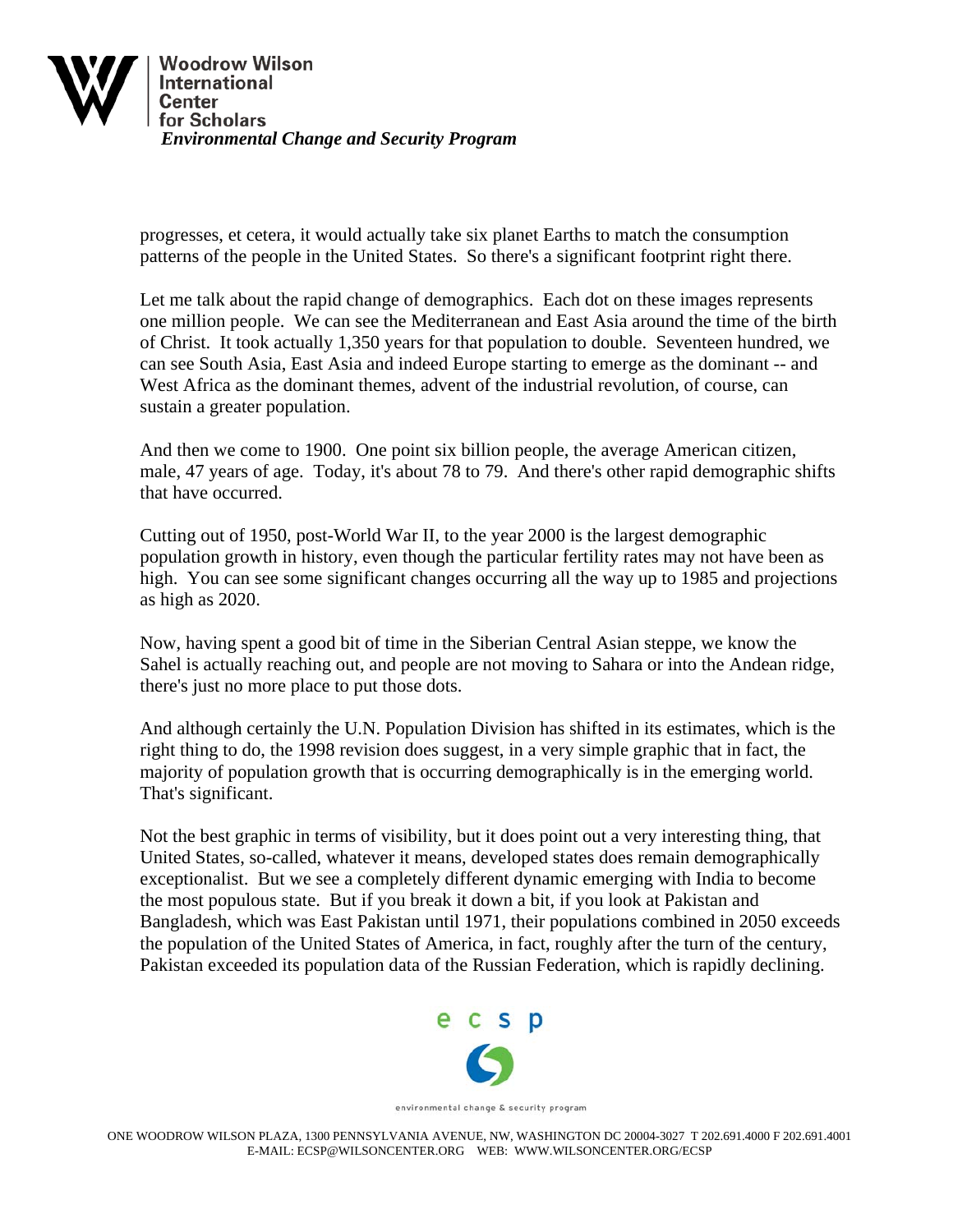

Ten-forty Window, human geographers use it. It was actually a term first used by Christian Evangelicals. Fifty-seven states essentially between 10 degrees north latitude and 40 degrees north latitude. These are the states that had the greatest socioeconomic challenges. Twothirds of the world population, 82 percent of the world's poor. It's also a portion of the world for all sorts of reasons, not just resources, but human security challenges that we may not wish to be involved with in terms of our national interest for security, but in terms of our national interest in security, we cannot withdraw from this 10/40 in the future.

So I use the term "entangled vulnerabilities," because anything we talk about, whether it's demographics or youth bulges, which is a dangerous term -- by the way, we can talk about later -- are all interconnected with disease, climate change, rapid urbanization, depletion of resources, decline in food production, access and availability, soil erosion, desertification, mega-cities and the lack of viable warning systems. Although I would say to the U.S. intelligence community, this credits the use of the Argos system to track and as a projection for disease outbreaks. It's actually a very helpful warning system being put into place.

My argument is all these vulnerabilities, not direct threats, are interwoven, they're complex linkages interdependent and system chaotic. It's not pretty.

Give you one example and a few images. Lagos will be that focus feature. But Nigeria itself, in the space of a century, will grow by about 12 times. And more significantly in terms of urbanization, we'll see a significant factor moving towards urbanization. It's also significant in terms of the density factors that you can see the denser population which is also the location of the major oil fields where there have been any number of backlashes.

Lagos itself, just recently in 1990, was not among the world's largest cities. In 2005, it was the 15th largest in the world. In nine years, it may be as close as the third largest city in the world. Population density estimated at that greater than New York City, but large. In the Lagos slum, police rarely enter. Life expectancy is under 40. There's no doctors, no clinics. Raw sewage is dumped in the same place where fishing is the main industry.

Let me say 24 November 2007, the district of Vier Debell two youths slam into a police car and sets off yet another round of threshold, or I don't like the term, but it's common, "trigger violence." And the outcome in the space of a few days was horrifying. It was actually more aggressive than a previous incident of 2005 in terms of the response.

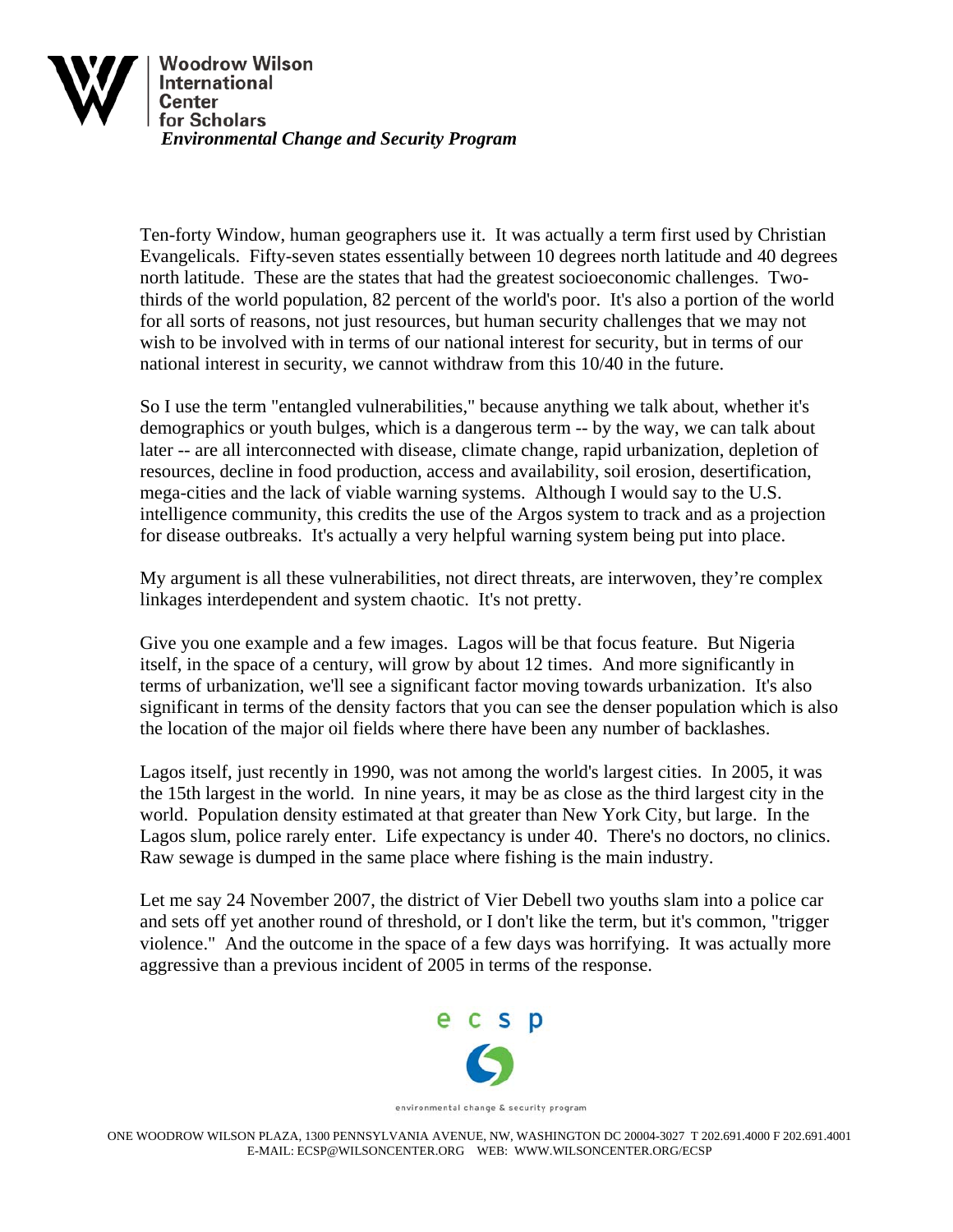

We move a bit closer, a place that's near and dear to my heart is the elections and the aftermath. Moving out in networks of violence in some ways from Nairobi, both to Mombasa and to the Rift Valley. We look specifically at Karenjet. You can't see it necessarily in this picture, but those are Kalenjin, of tribal affiliation carrying machetes and hatchets, carrying mobile phones with mud-caked faces, going house to house.

And one of the true tragedies of democracy and violence: that what it says on that young man's forehead in the morgue is "Post-elections violence." At the same time, police reactions against viable opposition protests or democratic outpours was not pleasant.

The reason why this gentleman is using the figure of a rake is because that's exactly what happened to him. He was attacked with a garden hoe. A true image; yes, it's clearly staged. But it's the notion of cultural violence, both through the ponga and the Colorin, with a rubber tire. It's also the tragedy of, yes, we have reached an agreement, let's hope it lasts. But it also uncovers all these tensions being brought to the surface, not just one factor. Remember, we're talking about vulnerabilities.

Outside Kibera, being blocked from entering in to stage a protest.

And the final image of "No Raila, No Peace."

I want to give you an example of some pressure points. Now, this is a reverse image mat. It's almost like a breathing organ. Take a look at the population versus the energy consumption; versus HIV/AIDS rates; versus child mortality; versus total spending on healthcare.

Now, perhaps rightly so, there are all sorts of attacks on Robert Kaplan's 1994 "The Coming Anarchy." But I do think that map shows something. We are entering a bifurcated world. Part of the globe is inhabited by Hegel's and Fukuyama's last men: healthy, well fed and pampered by technology. The other larger part is inhabited by Hobb's first men, condemned to a life that is nasty, brutish and short. Although both parts will be threatened by environmental stress, the last men will be able to master it. The first men will not. Another more brutal way of saying this is, some cities are littered with garbage. Lagos is littered with corpses.



environmental change & security program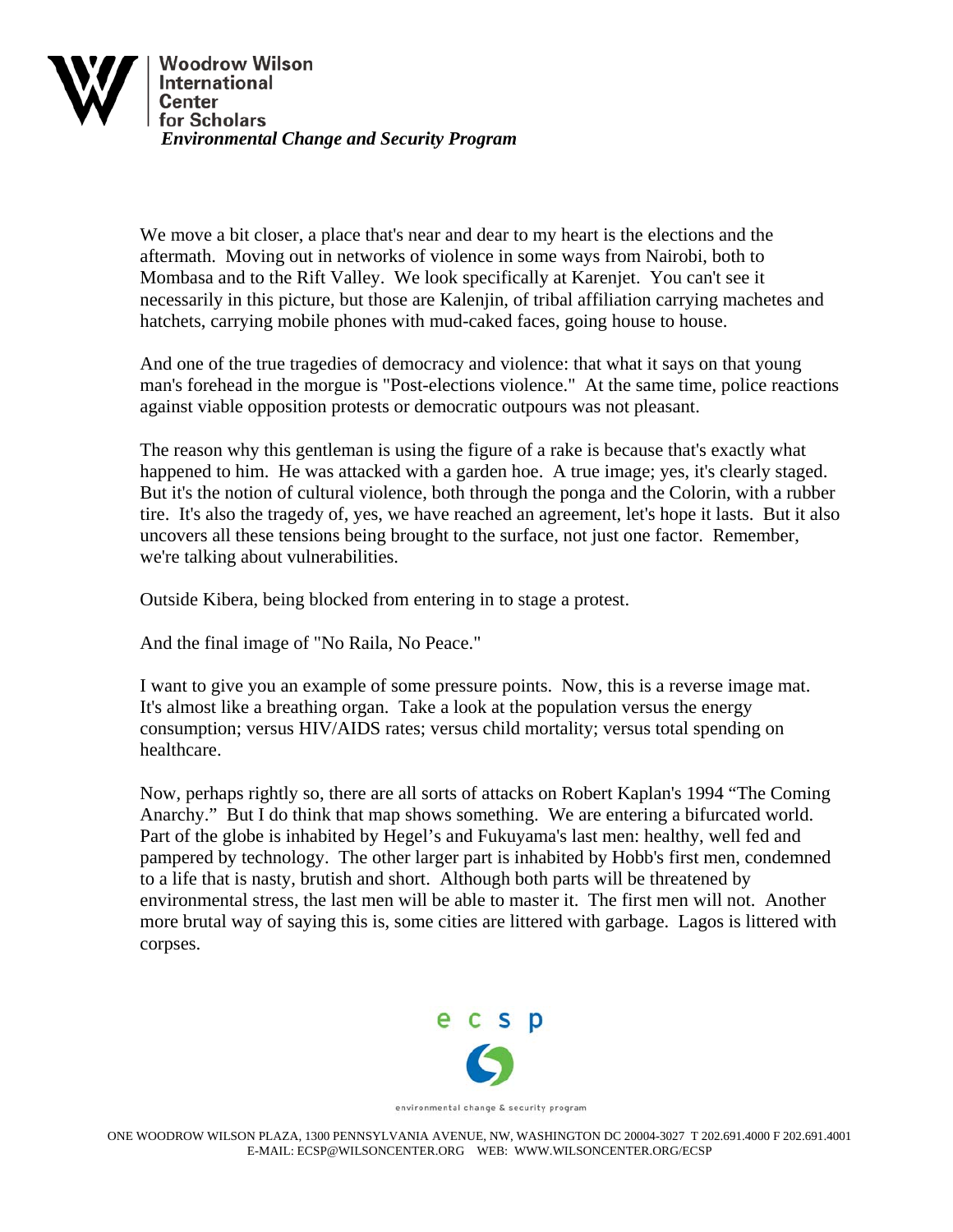

We are indeed entering the urban century, a place we have really never been before in human history. Today, over 50 percent lives in cities. By 2030, we'll be approaching two out of three. Ninety percent, again occurs in these emerging world cities. One in six lives with unhealthy air quality. One in 50 is inadequate sanitation. One in 30 does not have access to safe water.

1950. 2000 estimate. 2015 projection. There was only, 1951, mega-city population of 10 million or more. That was New York City, although London was indeed approaching it. We can see the rapid changes in South America. We can see, indeed, Tokyo will remain the world's largest mega-city, 35.1 million in 2015. But yet it can handle its infrastructure. Those that experience rapid choice such as Lagos, growing by a factor of almost 25, or Karachi by 21.

My all-time favorite example and the most ecologically fragile section of the world in the Bay of Bengal is the capital of Bangladesh, growing from 400,000 to 22.8 million in a space of 65 years.

Now, if you take the United States of America, New York City, that one mega-city is 1950 at a population of 12 million. Its population in 2015 would be 684 million people, twice the current population and the end sum of the United States of America. How could we possibly think that the capitol of one of the poorer states on the face of the earth could survive that in isolation?

There were seven cities with 5 million or more in 1950. There will be 58 in 2015. Recall these are in the 10/40 Window. China is experiencing the greatest internal human migration in history, 90 cities with over 1 million population. My favorite example, the techno-city of Shenzhen, did not exist prior to 1979, and not until 20 years ago was it really significant. Today, it's a population of 13 million people.

It's important just in this image -- this is Sao Paulo. There's 240 heliports in Sao Paulo. There's 10 in Manhattan. So maybe Karl Marx was right. It's not just class stratification, it's altitude stratification. You actually fly above the chaos.

These are leading on the roads out to Soweto in the poison tyning pits. Off in the distance, you can see a skyline of Nairobi. This is Kibera, the largest slum. If you take the camera and move it down, this is the daily living condition.